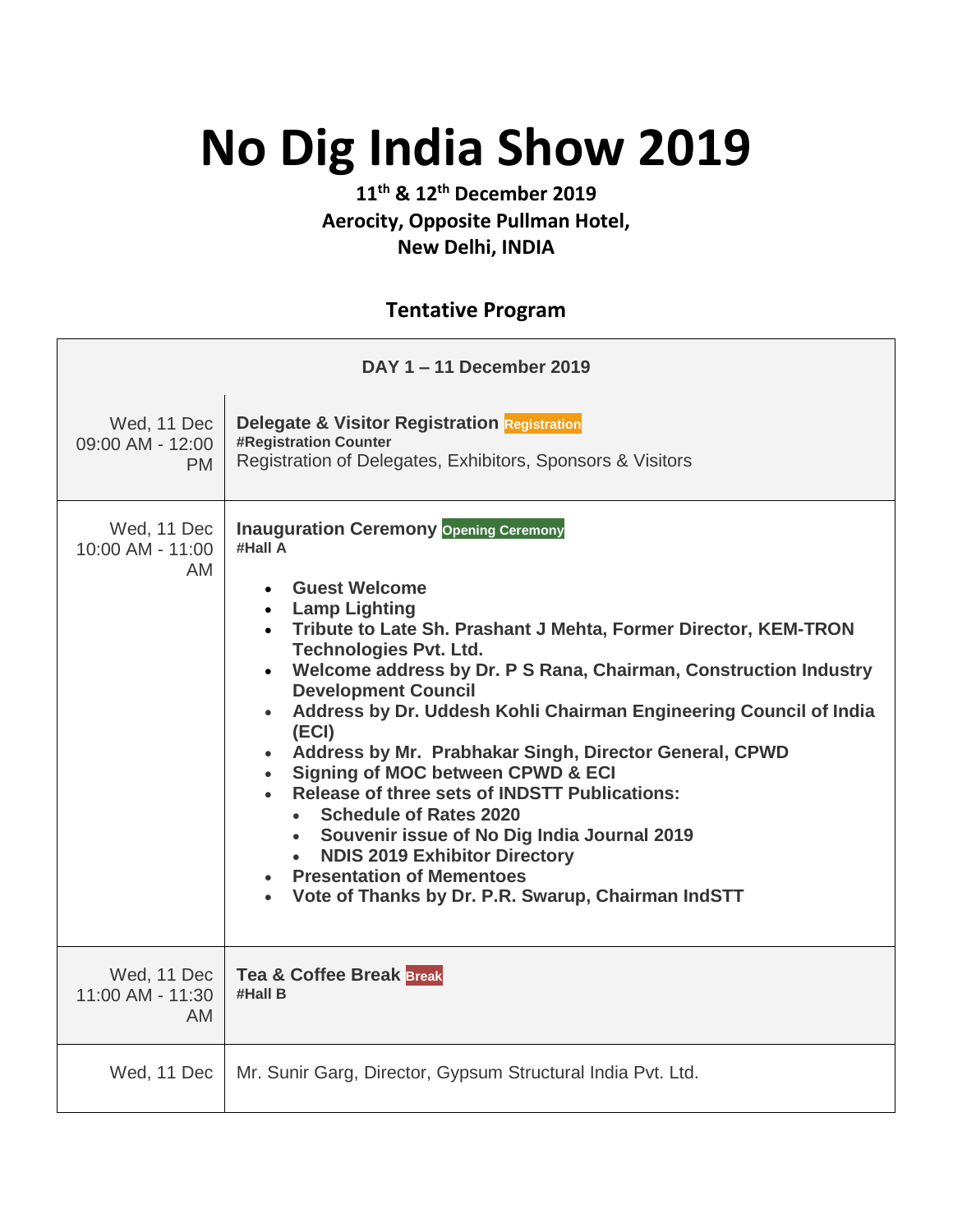| 11:30 AM - 12:00<br><b>PM</b>                |                                                                                                                                                                                                                                                                                                                                                                                                                                                                                                                                                                                                                                                                                                                                                                                                                                                                    |
|----------------------------------------------|--------------------------------------------------------------------------------------------------------------------------------------------------------------------------------------------------------------------------------------------------------------------------------------------------------------------------------------------------------------------------------------------------------------------------------------------------------------------------------------------------------------------------------------------------------------------------------------------------------------------------------------------------------------------------------------------------------------------------------------------------------------------------------------------------------------------------------------------------------------------|
| Wed, 11 Dec<br>12:00 PM - 12:20<br><b>PM</b> | Safety in Executing HDD - Your Investment for Your Success Session<br>#Hall A<br>Safety in Executing HDD - Your Investment for Your Success - Better quality HDD<br>machines are expected to have been designed and built with safety in mind; but it<br>takes more than machine engineering to prevent accidents. Owners, operators and<br>crew members must use the machines properly and pay attention to proper jobsite<br>safety management. The session shall highlight the importance of safety in HDD<br>operations and educate delegates about the ill effects of ignoring it.<br>By Mr. Aditya Gund, Regional Manager, Vermeer Equipment India Private<br><b>Limited</b>                                                                                                                                                                                 |
| Wed, 11 Dec<br>12:20 PM - 01:15<br><b>PM</b> | No more Jams in Sewer Pipe Networks-Solutions through Robotic Cutter<br>and Robotic Pipe Jetting Machines Workshop<br>#Hall A<br>The workshop would cover innovative equipment to be used for sewer pipe network<br>maintenance like Robotic Milling machine to remove deposited silt/concrete,<br>Robotic Cutters to cut roots obstructing the flow and Robotic Water Jetting machine<br>for Pipe Jetting Machines, which could remove jams for the pipes ranging from<br>100mm to 1200mm or even bigger man entry pipes, with ease, while flow is on.<br>Weights of such machines are between 50 kg to 70 kg. It works well for Storm<br>Water Drainage Pipe networks as well.<br>By Mr. Holm Reisinger, Business Development Director, IST Germany & Mr.<br>M K Zaman, Managing Director, Globalbiz MS Pvt Ltd                                                  |
| Wed, 11 Dec<br>01:15 PM - 02:00<br><b>PM</b> | <b>Lunch Break Break</b><br>#Hall B                                                                                                                                                                                                                                                                                                                                                                                                                                                                                                                                                                                                                                                                                                                                                                                                                                |
| Wed, 11 Dec<br>02:00 PM - 02:30<br><b>PM</b> | <b>AURORA VISION - HDD Locating Training Made Simple Session</b><br>#Hall A<br>Aurora Vision is a cost-effective, risk free, fully immersive and interactive virtual<br>reality training simulator of HDD locating subjects in almost real jobsites with 360-<br>degree of freedom. Here user will have complete freedom of subject selection,<br>decision making, understanding complex HDD subject by performing virtual hands-<br>on with HDD products and taking an assignment to perform a drill job. Gamification<br>of Virtual training added another mile to make this virtual training a virtual journey<br>with fun. Aurora Vision session covers effective training of several HDD locating<br>subject in details that include HDD Basics, HDD Safety, DCI Products, Locator<br>Basics, Transmitter Selection, Active & Passive Interference, Frequency |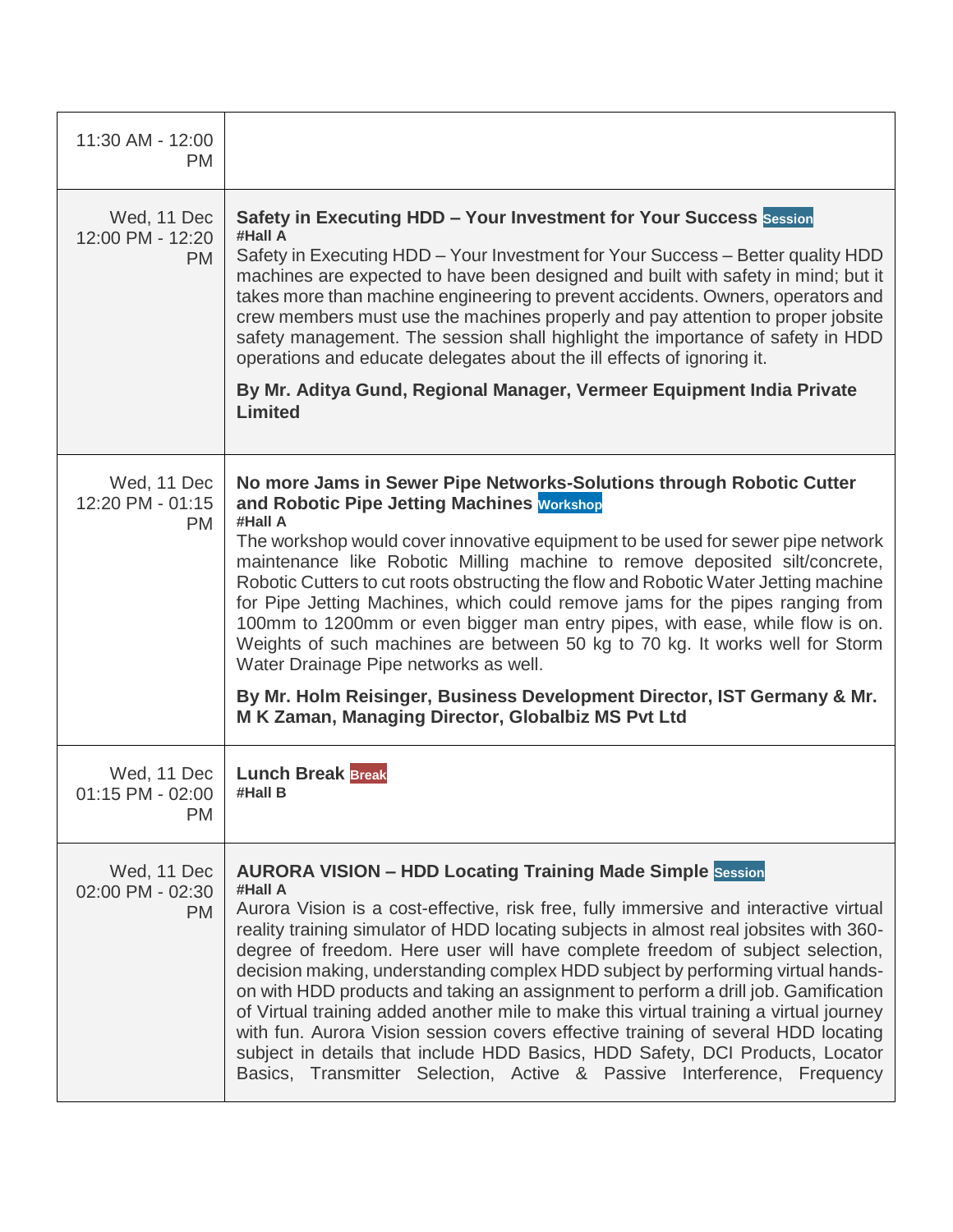|                                       | Optimization, Pairing, Calibration, Locate Points (FLP-RLP-LL), Height Above<br>Ground (HAG), Drill Commands, Steep and Deep, Log While Drilling (LWD) &<br>Drilling in Paris Jobsite.<br>By Mr. Ehteshamul Haque, General Manager, Asia-Pacific & Mr. Vishal<br>Kumar, Software Architect III, DCI Inc.                                                                                                                                                                                                                                                                                                                                                                                                                                                                                                                                                                                                                                                                                                                                                                                                                                                                                                                                                                                                                                                                                                                                                                                                                                                                                                                                                                                                                                                                                                                                                                                                                                                                                                                                                                                                |
|---------------------------------------|---------------------------------------------------------------------------------------------------------------------------------------------------------------------------------------------------------------------------------------------------------------------------------------------------------------------------------------------------------------------------------------------------------------------------------------------------------------------------------------------------------------------------------------------------------------------------------------------------------------------------------------------------------------------------------------------------------------------------------------------------------------------------------------------------------------------------------------------------------------------------------------------------------------------------------------------------------------------------------------------------------------------------------------------------------------------------------------------------------------------------------------------------------------------------------------------------------------------------------------------------------------------------------------------------------------------------------------------------------------------------------------------------------------------------------------------------------------------------------------------------------------------------------------------------------------------------------------------------------------------------------------------------------------------------------------------------------------------------------------------------------------------------------------------------------------------------------------------------------------------------------------------------------------------------------------------------------------------------------------------------------------------------------------------------------------------------------------------------------|
| Wed, 11 Dec<br>02:30 PM - 03:00<br>PM | Overcoming ageing pipeline infrastructure in a sustainable way through<br><b>Spiral Wound Lining Session</b><br>#Hall A<br>As the underground infrastructure ages around the world, it is essential to improve<br>the structural integrity of the existing sewer network in a sustainable way.<br>Machine Spirally Wound Lining (MWSL) is one of the leading trenchless<br>technologies for sewer pipe rehabilitation. It is applicable not only for circular pipes<br>but also for box culverts and other odd shapes. This presentation will provide a<br>basic understanding and advantages of Spirally Wound Lining. Challenging case<br>studies using Spiral Wound Lining from around the world will be shared.<br>The Machine Spirally Wound Lining (MWSL) process is one such solution,<br>employing a rigid PVC profile strip with an integral steel reinforcement band<br>together with a structural grout in order to provide a composite structure capable<br>of withstanding the applied loads.<br>The system offers several advantages:<br>It can be installed in live flow conditions, subject to operator safety<br>It is adaptable to host pipe conditions, including bends and offsets<br>$\bullet$<br>It provides a hydraulically efficient joint free liner<br>$\bullet$<br>It is installed through existing access points with low social impact<br>$\bullet$<br>The MWSL system could be designed in accordance with well-established tunnel<br>theory and has undergone extensive testing and independent evaluation to confirm<br>load carrying capacity under a variety of conditions.<br>Projects employing the SPR system have been completed within the United States,<br>Asia and Europe, including rectangular, elliptical, horseshoe and egg-shaped<br>conduits.<br>This presentation describes the MWSL system, testing and evaluation performed<br>and projects undertaken – demonstrating the potential for application in solving<br>similar<br>deteriorated<br>problems<br>faced<br>conduit<br>in<br>Asia.<br>By Mr. Sean Lim, General Manager, Sekisui Singapore Pte |
| Wed, 11 Dec                           | <b>Tea &amp; Coffee Break Break</b><br>#Hall B                                                                                                                                                                                                                                                                                                                                                                                                                                                                                                                                                                                                                                                                                                                                                                                                                                                                                                                                                                                                                                                                                                                                                                                                                                                                                                                                                                                                                                                                                                                                                                                                                                                                                                                                                                                                                                                                                                                                                                                                                                                          |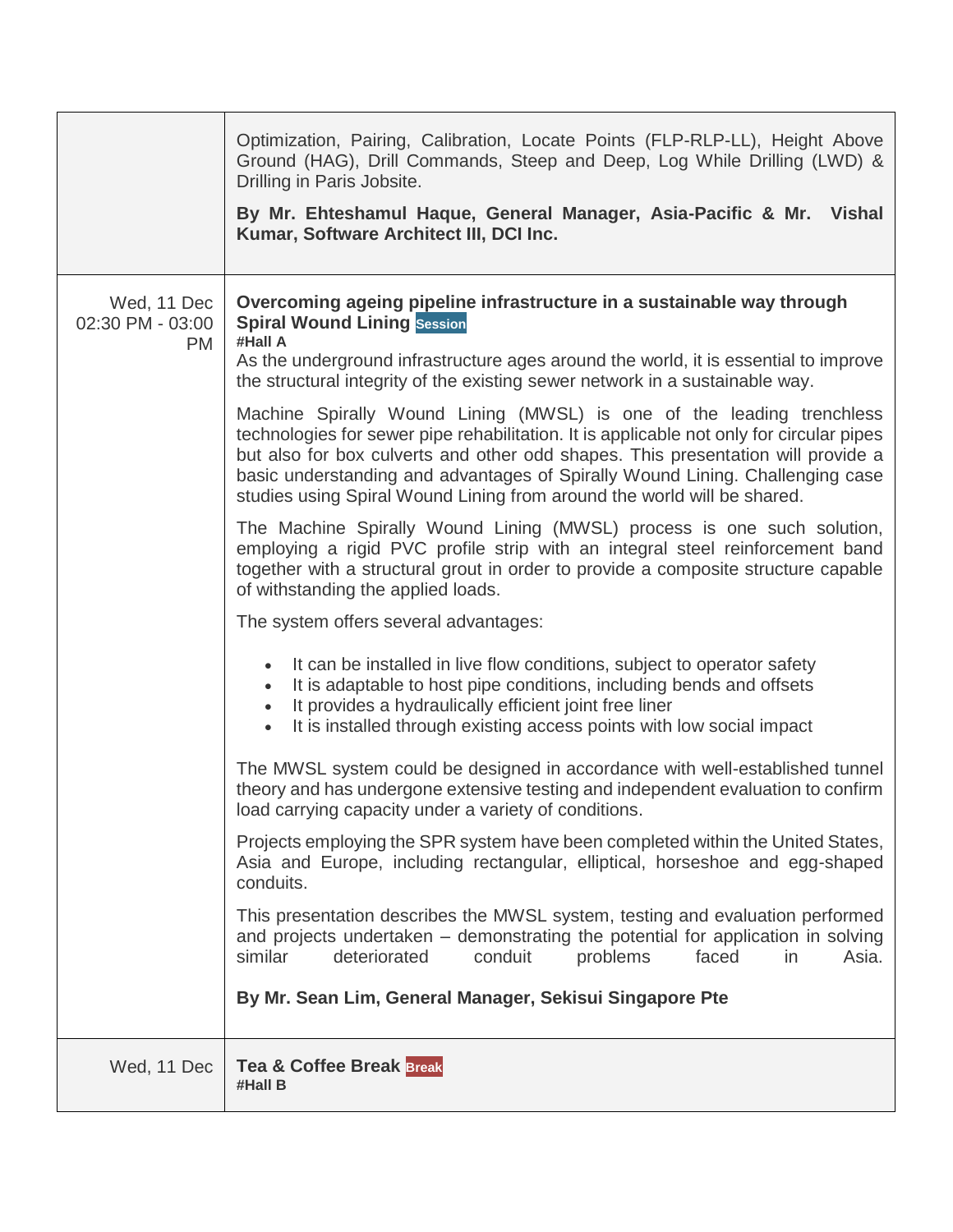| 03:00 PM - 03:30<br><b>PM</b>                |                                                                                                                                                                                                                                                                                                                                                                                                                                                                                                                                                                                                                                                                                                                                                                                                                                                                                                                                                                                                                                                                                                                                                                                                                                                                                                                                                                                                                                                                                                                                                                                    |
|----------------------------------------------|------------------------------------------------------------------------------------------------------------------------------------------------------------------------------------------------------------------------------------------------------------------------------------------------------------------------------------------------------------------------------------------------------------------------------------------------------------------------------------------------------------------------------------------------------------------------------------------------------------------------------------------------------------------------------------------------------------------------------------------------------------------------------------------------------------------------------------------------------------------------------------------------------------------------------------------------------------------------------------------------------------------------------------------------------------------------------------------------------------------------------------------------------------------------------------------------------------------------------------------------------------------------------------------------------------------------------------------------------------------------------------------------------------------------------------------------------------------------------------------------------------------------------------------------------------------------------------|
| Wed, 11 Dec<br>03:30 PM - 04:30<br>PM        | Guided Auger Boring for small diameters in all ground conditions Session<br>#Hall A<br>The Guided auger boring method is a proven method in soft soils. With the<br>Groundwater auger and bentonite lubrication even ground water bearing soils can<br>be managed. The guided auger boring method is now extendable to hard soils, soft<br>and hard rock up to 250 MPa with the use of the cutting-edge Front Steer system<br>and different possibilities of cutting wheel and DTH hammer.<br>With these two techniques a wide range of ground conditions can be tackled for<br>on-grade pipes and for almost all kinds of pipe material.<br>Both methods are robust, affordable, easy to handle and unbeatably accurate.<br>The Front Steer system equipped with down-the-hole hammer allows most<br>accurate pipe jackings even for small diameters starting with 324 mm OD in hard<br>rock up to 200 to 250 MPa.<br>Although these techniques have been successfully proven, each new pipe jacking<br>job has to be designed, investigated and prepared as best as possible as an<br>essential condition for the success of trenchless pipe jacking job.                                                                                                                                                                                                                                                                                                                                                                                                                        |
|                                              | Dr. Heinz Plum, Managing Director, Bohrtec GmbH                                                                                                                                                                                                                                                                                                                                                                                                                                                                                                                                                                                                                                                                                                                                                                                                                                                                                                                                                                                                                                                                                                                                                                                                                                                                                                                                                                                                                                                                                                                                    |
| Wed, 11 Dec<br>04:30 PM - 05:00<br><b>PM</b> | Trenchless Technology works in Business area of a City Session<br>#Hall A<br>To execute any improvement/rehabilitation of underground infrastructures in the<br>business district, the same become a hard task for the development agencies.<br>Everybody has become anxious in fear of difficulties may be cropped up for the<br>new excavation that may require to lay or change the existing old and worn-out<br>infrastructure may be water supply, telephone / electric cable sewer lines etc. The<br>traffic department is anxious to maintain the flow of traffic/probable way of diversion<br>required etc. The electric /telephone department are anxious in fear of damage of<br>their old and unspecified route services due to open cut excavation for laying new<br>infrastructure. The existing Water & Sewerage department became anxious for<br>probable damage to their existing utilities may be due to close excavation of long<br>trench for installing the new infrastructure. The businessman thought of their loss<br>of activity due to the excavation of the road, everybody fears of suspension of their<br>usual / routine works apprehending the open cut of trenches and the time require<br>for restoring the normal condition. But the new infrastructure may will ease if the<br>work is done with the execution through Trenchless Technology method. The<br>session shall be covering the above matters.<br>By Mr. Tarit Kumar Mukherjee, Retired Chief Engineer, Kolkata Municipal<br><b>Corporation, Consultant, STUP Consultant Pvt. Ltd.</b> |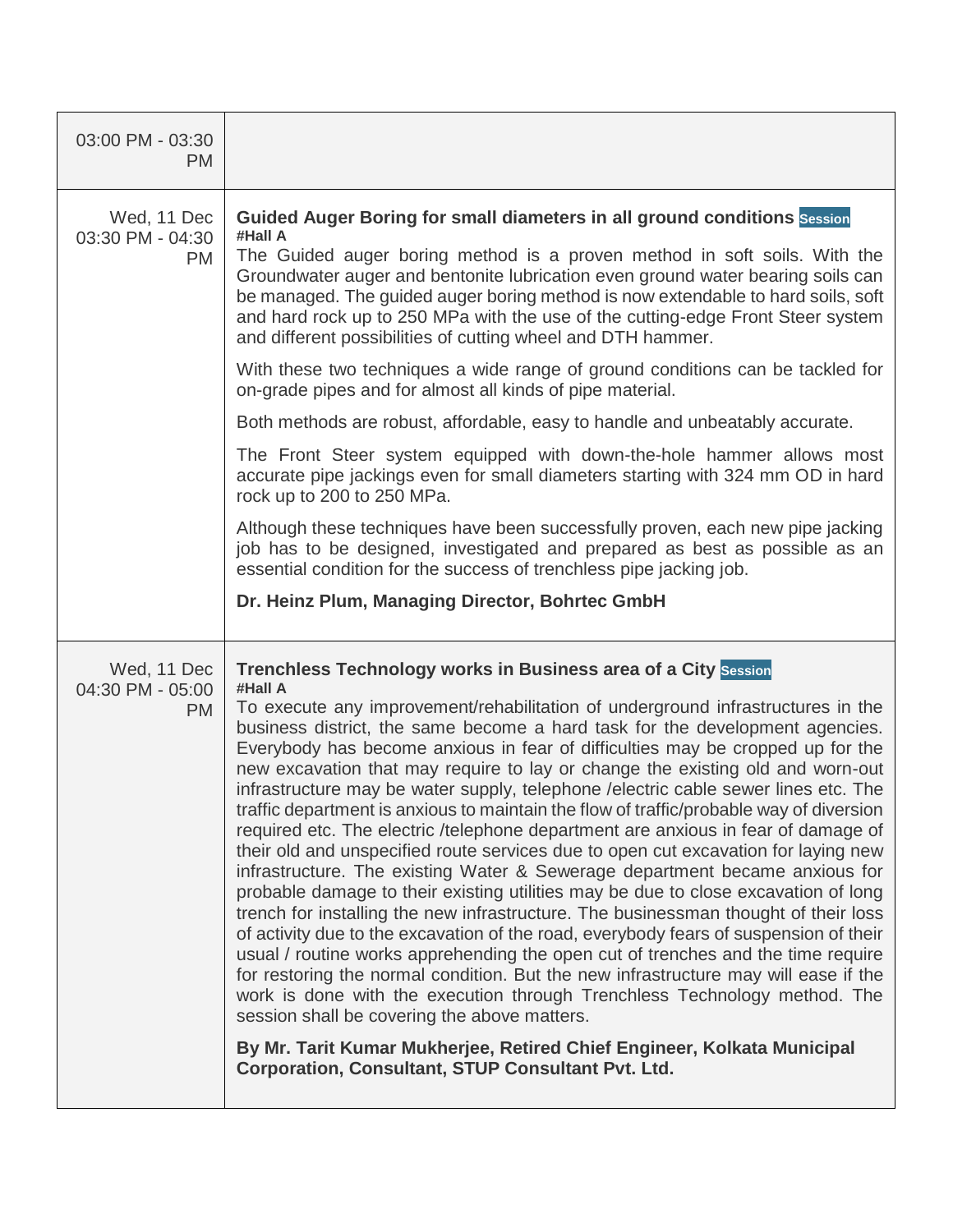| Wed, 11 Dec<br>05:00 PM - 05:30<br><b>PM</b> | Sustainable development through Trenchless Technology Keynote<br>#Hall A<br>Trenchless Technology methods are becoming some of most preferred<br>construction methodologies in underground utility industry as they are capable of<br>assisting sustainable development. Underground space is a finite resource and<br>needs to be utilized in ways that meet present societal needs without reducing the<br>ability of future generations. Unregulated or uncontrolled construction practices<br>lead to unsustainable usage of this space and should not be practiced.<br>By Dr. Niranjan Swarup, Director General, Indian Society for Trenchless<br><b>Technology)</b>        |
|----------------------------------------------|----------------------------------------------------------------------------------------------------------------------------------------------------------------------------------------------------------------------------------------------------------------------------------------------------------------------------------------------------------------------------------------------------------------------------------------------------------------------------------------------------------------------------------------------------------------------------------------------------------------------------------------------------------------------------------|
| Wed, 11 Dec<br>05:30 PM - 06:30<br><b>PM</b> | <b>Live Demo Networking</b><br>#Hall C<br>Exhibition Visit, Live Demo, B2B and Networking                                                                                                                                                                                                                                                                                                                                                                                                                                                                                                                                                                                        |
| Wed, 11 Dec<br>07:00 PM - 11:00<br><b>PM</b> | Delegate Welcome Dinner & Cocktail Dinner + Cocktail<br>#Hall B<br>Delegate welcome Dinner & Cocktail, Networking                                                                                                                                                                                                                                                                                                                                                                                                                                                                                                                                                                |
|                                              | Day 2-12 December 2019                                                                                                                                                                                                                                                                                                                                                                                                                                                                                                                                                                                                                                                           |
| Thu, 12 Dec<br>10:00 AM - 10:30<br>AM        | <b>Mapping the Bore Session</b><br>#Hall A<br>The Underground utilities are increasing manifold across the Globe. Pre- laid<br>utilities over the years have minimal records and existing users are facing<br>extremely difficult to score their way out of the underground web to lay fresh<br>utilities. This situation is warranting the use of mapping the fresh underground<br>bores for the future, maintenance and allow others to lay fresh utilities without<br>damage to the existing ones.<br>By Mr. Rajeev Gupta, Director, Underground Magnetics Pvt. Ltd.                                                                                                          |
| Thu, 12 Dec<br>10:30 AM - 11:00<br>AM        | UV-cure provide complete CIPP solution based on international<br><b>standards</b> Session<br>#Hall A<br>Water is an essential natural resource for human existence. A large percentage of<br>the world-wide infrastructure distribution networks is currently in need of<br>rehabilitation. To achieve a sustainable wastewater and water supply network,<br>technologies are needed to be developed which are environmentally friendliness<br>to reduce the water loss and avoid environmental pollution.<br>The various techniques using both new-lay and conventional 'no-dig' method like<br>"CIPP needle felt hot water curing" which have been considered in the past must |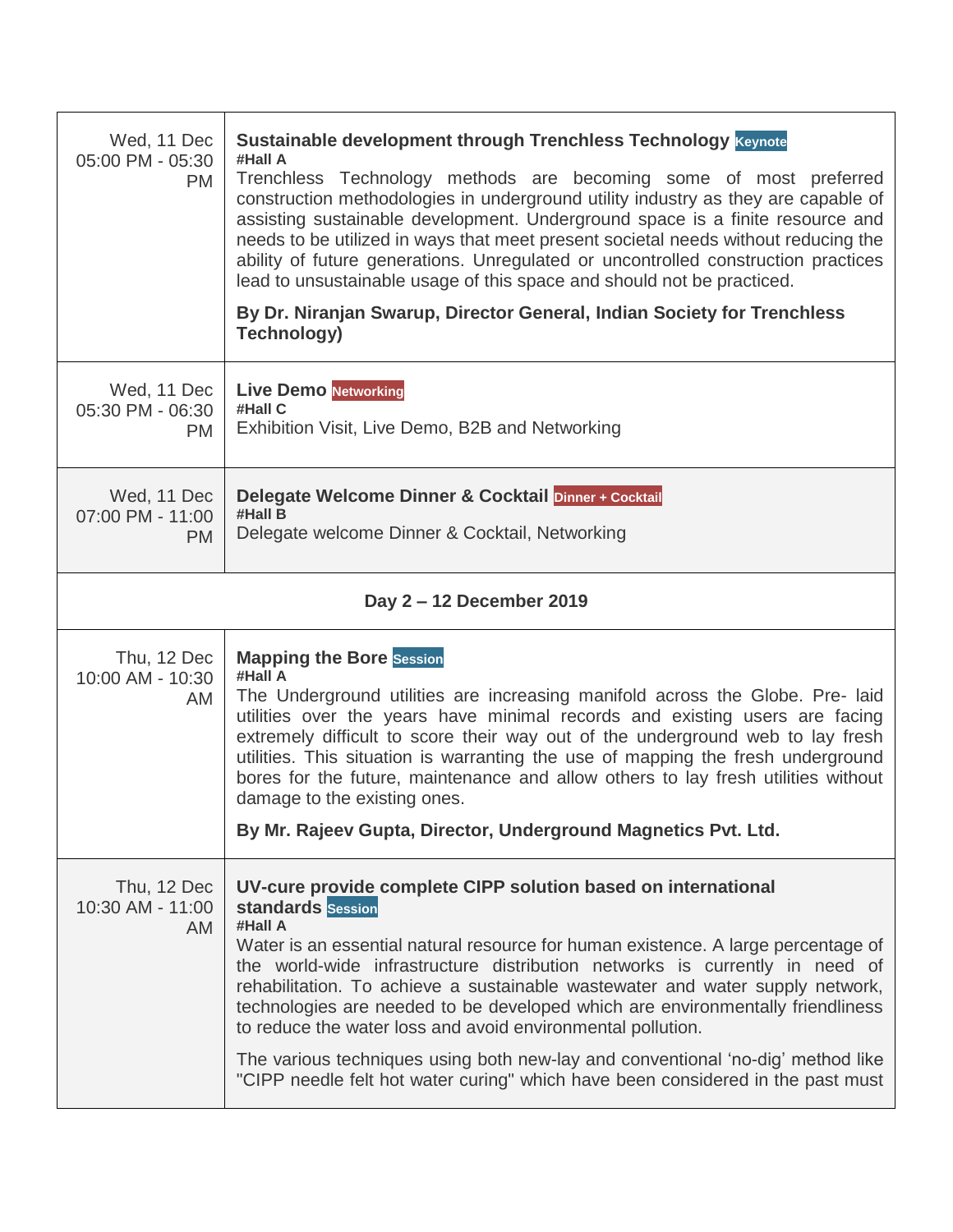|                                              | consider the future needs with emphasis placed on economic and environmental<br>factors. Following these requirements and based on the continuous development<br>of a ECR-fiberglass liner with UV curing for gravity and pressure pipes up to<br>DN1600 mm all shapes it is possible to rehabilitate deteriorated and fully<br>deteriorated pipe systems and manholes by installing a Saertex UV-Saertex<br>liner(CIPP= Cured in Place Pipe).<br>The innovative complete trenchless system is rapid (1) (less than 8 hours<br>installation), (2)stop water leakage, (3) prevents corrosion, (4) preserve the water<br>quality, (5) suitable to improve structural integrity of pipe systems, (6) restore<br>watermain hydraulic capacity (7) suitable in pipes of different diameters up to DN<br>1600mm and all shapes, (8) economical compared with the cost of replacing pipe<br>(9) use of environmentally friendly materials (certified and styrene free), (10) not |
|----------------------------------------------|---------------------------------------------------------------------------------------------------------------------------------------------------------------------------------------------------------------------------------------------------------------------------------------------------------------------------------------------------------------------------------------------------------------------------------------------------------------------------------------------------------------------------------------------------------------------------------------------------------------------------------------------------------------------------------------------------------------------------------------------------------------------------------------------------------------------------------------------------------------------------------------------------------------------------------------------------------------------------|
|                                              | disruptive for the environment and their operating activities.<br>The speaker will introduce Saertex GRP-Liner for fast, sustainable in-place<br>rehabilitation of Wastewater, Potable Water & Gas pipelines.                                                                                                                                                                                                                                                                                                                                                                                                                                                                                                                                                                                                                                                                                                                                                             |
|                                              | By Mr. Hans Jürgen König, Director Asia Pacific, Saertex Multicom GmbH                                                                                                                                                                                                                                                                                                                                                                                                                                                                                                                                                                                                                                                                                                                                                                                                                                                                                                    |
| Thu, 12 Dec<br>11:00 AM - 11:30<br>AM        | <b>Emerging Polymer Solutions in Pipeline Construction Session</b><br>Developments in Thermoplastics have kept pace with the Technological Growth of<br>Pipeline Network installations to provide cost effective solutions. Detectable pipes<br>of Crack resistant Polymers and Modern jointing techniques are being evaluated<br>for new infrastructure projects and the specially engineered corrosion resistant<br>liners are optimizing construction with conventional materials.<br>By Mr. Yogesh Kumar, Director - Strategy & Development, Sangir Plastics<br>Pvt. Ltd.                                                                                                                                                                                                                                                                                                                                                                                             |
| Thu, 12 Dec<br>11:30 AM - 11:50<br><b>PM</b> | <b>Tea &amp; Coffee Break Break</b><br>#Hall B                                                                                                                                                                                                                                                                                                                                                                                                                                                                                                                                                                                                                                                                                                                                                                                                                                                                                                                            |
| Thu, 12 Dec<br>11:50 PM - 12:40<br><b>PM</b> | UV Curing machine for CIPP and Removal of CIPP Liner from Sewer Pipes<br>through Robotic machines Session<br>#Hall A<br>The session would discuss a wide range of UV Curing machines (400 to 2000)<br>watts) suitable for CIPP liners, with diameter ranging from 80mm to 1600mm. It<br>would also present efficient steam curing machines for CIPP liners and different<br>kind of accessories available for such machines. In addition, it would also discuss<br>small vehicles with built-in Water Heating System. Such vehicles could be<br>customized with all maintenance accessories to make the work mobile and easy<br>and therefore quite useful for participants.                                                                                                                                                                                                                                                                                              |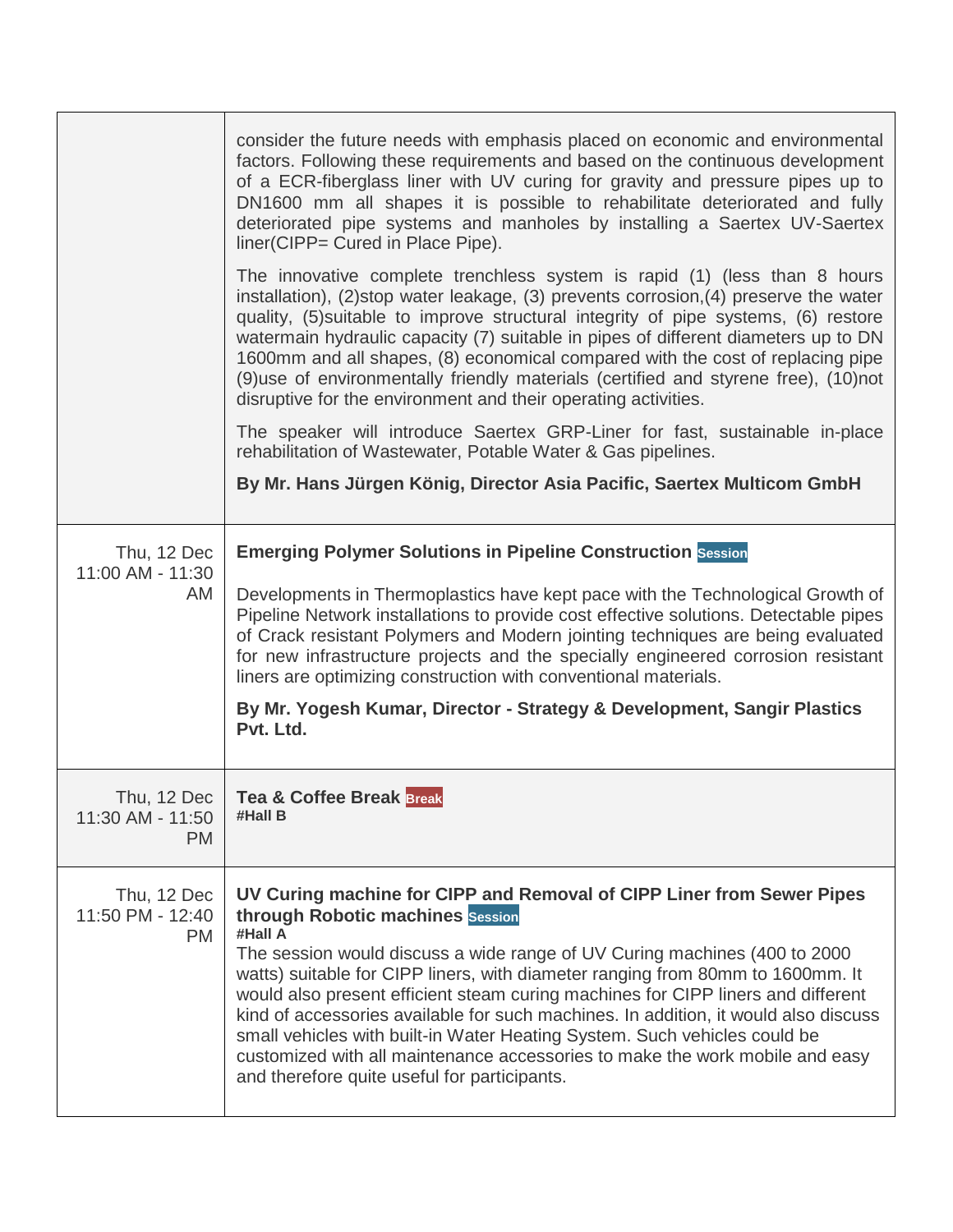|                                              | By Mr. Holm Reisinger, Business Development Director, IST Germany                                                                                                                                                                                                                                                                                                                                                                                                                                                                                                                                                                                                                                                                                                                                                                                                                                                                         |
|----------------------------------------------|-------------------------------------------------------------------------------------------------------------------------------------------------------------------------------------------------------------------------------------------------------------------------------------------------------------------------------------------------------------------------------------------------------------------------------------------------------------------------------------------------------------------------------------------------------------------------------------------------------------------------------------------------------------------------------------------------------------------------------------------------------------------------------------------------------------------------------------------------------------------------------------------------------------------------------------------|
| Thu, 12 Dec<br>12:40 PM - 01:00<br><b>PM</b> | Subsurface Utility Mapping - A paradigm shift in subsurface assets<br>development and management Session<br>#Hall A<br>A paradigm shift in subsurface assets development and management-Trenchless<br>activities are generally performed in subsurface environs, where the created<br>utilities are buried. Pre-existing utilities pose challenges for trenchless<br>technologists, as what is buried is out of sight, and that way out of mind. If one is<br>not aware of the presence of such utilities, possibilities are that the machine could<br>damage the utility. To reduce these challenges subsurface utility mapping is the<br>most effective solution. In this direction, IndSTT has published the Code of Practice<br>for SUE and the session shall be discussing this code and essential competencies<br>to prepare and certify Subsurface Utility Maps.<br>By Dr. Sanjay Rana, Managing Director, Parsan Overseas (P) Ltd |
| Thu, 12 Dec<br>01:00 PM - 01:45<br><b>PM</b> | <b>Lunch Break Break</b><br>#Hall B                                                                                                                                                                                                                                                                                                                                                                                                                                                                                                                                                                                                                                                                                                                                                                                                                                                                                                       |
| Thu, 12 Dec<br>01:45 PM - 02:30<br><b>PM</b> | Structural rehabilitation solution (MWSL) for non-circular conduits Workshop<br>#Hall A<br>By Mr. Sean Lim, General Manager, Sekisui Singapore Pte                                                                                                                                                                                                                                                                                                                                                                                                                                                                                                                                                                                                                                                                                                                                                                                        |
| Thu, 12 Dec<br>02:30 PM - 03:00<br><b>PM</b> | <b>Transferring Communities with CIPP Session</b><br>#Hall A<br>By Mr. William Wong, General Manager - Technical Sales, Asia Pacific,<br><b>Aegion Corporation</b>                                                                                                                                                                                                                                                                                                                                                                                                                                                                                                                                                                                                                                                                                                                                                                        |
| Thu, 12 Dec<br>03:00 PM - 03:30<br><b>PM</b> | Upgrade and Strengthening of Pipes and Water Distribution Systems with<br>the Tyfo Fibrwrap Composite Systems Session<br>#Hall A<br>This session will present and highlight the use of Fibre Reinforced Polymers<br>(FRP's) for Strengthening of Pressure Pipes in Water Distribution System Networks<br>and other Related Facilities with the Tyfo® Fibrwrap® Composite Systems. Since<br>1997, he has been involved been instrumental in the successful propagation and<br>marketing efforts of the Fibre Reinforced Polymers for structural strengthening in                                                                                                                                                                                                                                                                                                                                                                           |